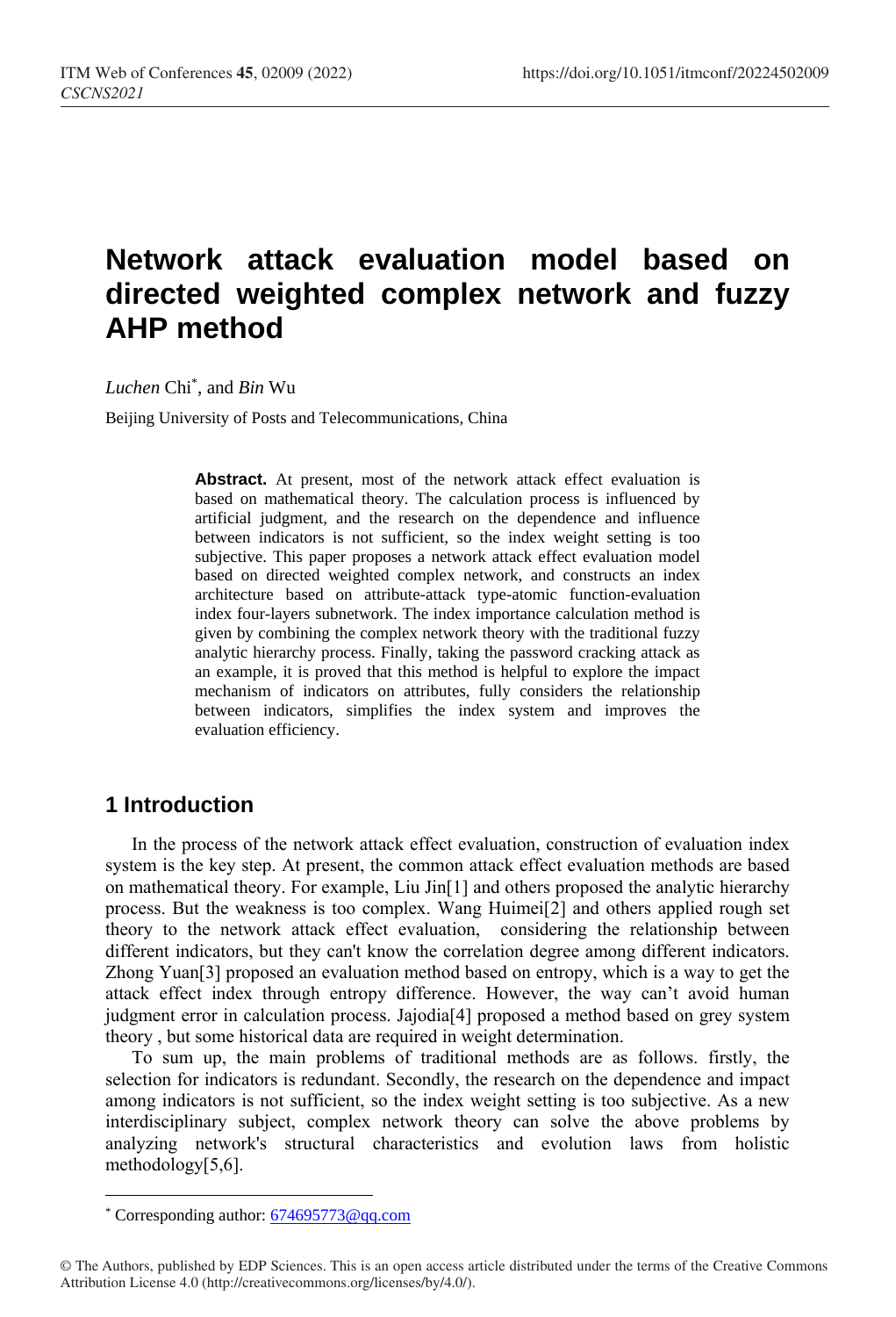# **2 Relevant concepts**

## **2.1 Complex network theory**

The complex network model consists of nodes and edges, in which nodes represent the research objects in the real system and edges represent the relationship between objects [\[7\]](#page-5-6). Its advantage is that it can clearly describe the complex topological relationship between nodes. Compared with the traditional research paradigm, whose indicator weight setting is too subjective due to not considering the correlation between indicators. Therefore, it's a good way to establish the indicator architecture through the complex network. Meanwhile its special properties can provide objective measurement standards for the dependence effect and integrity which is necessary to be paid attention to in network attack effect evaluation process.

## **2.2 Fuzzy analytic hierarchy process**

Fuzzy analytic hierarchy process [\[8](#page-5-7)[,9\]](#page-5-8) is a subjective evaluation method, which solves some problems in analytic hierarchy process. Fuzzy analytic hierarchy process is an improvement of analytic hierarchy process (AHP). Aiming at the problems of consistency test in AHP, fuzzy ideas are introduced into analytic hierarchy process. The fuzzy analytic hierarchy process used fuzzy consistent matrix to determine the weight of the index.

## **3 Network attack effect index system model based on weighted complex network**

A set of comprehensive and quantifiable evaluation index system is the core for the network attack effect evaluation. According to the actual attack effect, this paper constructs a directed weighted complex network index system based on attribute-attack type-atomic function-evaluation index four-layers subnetwork. Its basic structure is illustrated in Fig.1.



**Fig. 1.** The Structure Model of Directed Weighted Complex Network Index System.

According to the principles of information security, the attribute subnet can be divided into four parts, which are confidentiality, integrity, availability and reliability. According to the main steps in network attack process, the attack type subnet is divided into the following six parts. They're information collection, password cracking, permission change, denial of attack, Trojan horse and worm and virus utilization. According to the actual network attack effect, the atomic function subnet is divided into a variety of atomic functions with clear meanings. According to the measurement standard of attack effect, the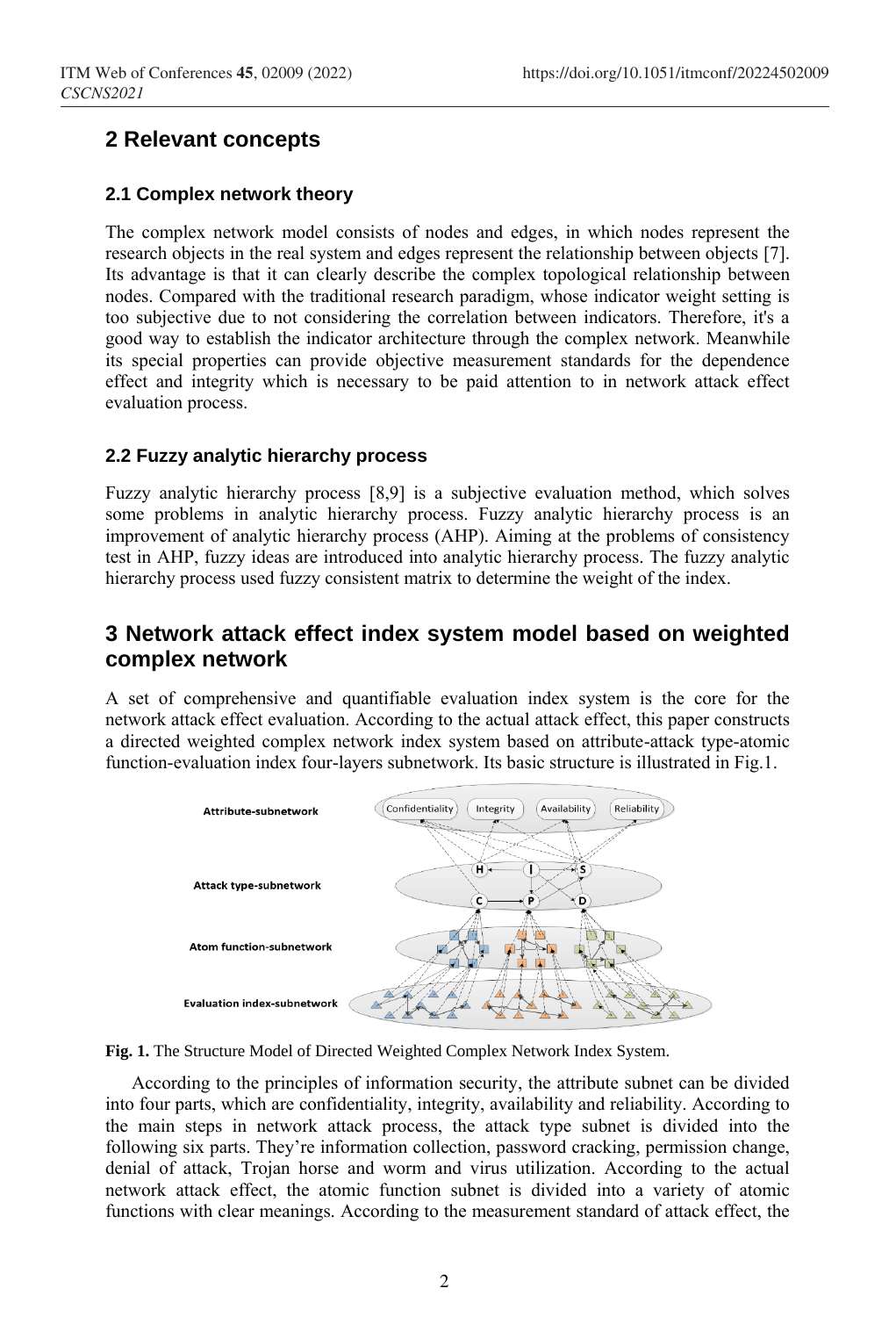evaluation index subnet is divided into several specific evaluation indexes. The association within and between each subnet is represented by a directed edge. Take password cracking as an example, the index system is shown in Table 1.

| <b>Atom Function</b>                     | <b>Evaluation Index</b>                            |  |  |
|------------------------------------------|----------------------------------------------------|--|--|
| System Password<br>Crack(C1)             | System Password Crack Accuracy(C11)                |  |  |
|                                          | System Password Crack Rate(C12)                    |  |  |
|                                          | System Password Crack Complexity (C13)             |  |  |
| Database Password<br>Crack(C2)           | Database Password Crack Accuracy(C21)              |  |  |
|                                          | Database Password Crack Rate (C22)                 |  |  |
|                                          | Database Password Crack Complexity (C23)           |  |  |
| Website Management<br>Password Crack(C3) | Website Management Password Crack Accuracy(C31)    |  |  |
|                                          | Website Management Password Crack Rate (C32)       |  |  |
|                                          | Website Management Password Crack Complexity (C33) |  |  |

## **4 Index importance algorithm based on index-attribute correlation matrix**

## **4.1 Construct correlation matrix**

In this paper, we use nodes to represent the evaluation indexes, and the directed edges to represent the association between the evaluation indexes and then construct the internal incidence matrix based on the evaluation index subnet, which is represented by  $Vc_{ij}$ ,  $Vd_{ij}$ ,  $Vh_{ij}$ ,  $Vi_{ij}$ ,  $Vp_{ij}$  and  $Vs_{ij}$  respectively.  $Vc_{ij}$  represents the impact from an evaluation index to another under the password cracking subnet. When the matrix element is 1, it represents there is an impacting relationship between the corresponding nodes, while 0 means that there is no correlation. Take  $Vc_{ij}$  as an example, which is shown as follows.

$$
Vcij = \begin{bmatrix} 1 & 0 & 0 & 0 & 0 & 0 & 0 & 0 & 0 \\ 0 & 1 & 0 & 0 & 0 & 0 & 0 & 0 & 0 \\ 1 & 1 & 1 & 0 & 0 & 0 & 0 & 0 & 0 \\ 0 & 0 & 0 & 1 & 0 & 0 & 0 & 0 & 0 \\ 0 & 0 & 0 & 0 & 1 & 0 & 0 & 0 & 0 \\ 0 & 0 & 0 & 1 & 1 & 1 & 0 & 0 & 0 \\ 0 & 0 & 0 & 0 & 0 & 0 & 1 & 0 & 0 \\ 0 & 0 & 0 & 0 & 0 & 0 & 0 & 1 & 1 \\ 0 & 0 & 0 & 0 & 0 & 0 & 1 & 1 & 1 \end{bmatrix}
$$

We use Nodes to represent atomic functions, and the directed edges to represent the association between different atomic functions based on the atomic function subnet, which is represented by  $Cij$ ,  $Dij$ ,  $Hij$ ,  $Iij$ ,  $Pij$  and  $Sij$  respectively, where  $Cij$  represents the impact of an atomic function on another atomic function under the password cracking subnet,When the matrix element is 1, it represents there is an impacting relationship between the corresponding nodes, while 0 means that there is no correlation. Take Cij as an example , which is shown as follows.

$$
Cij = \begin{bmatrix} 1 & 0 & 0 \\ 0 & 1 & 0 \\ 0 & 0 & 1 \end{bmatrix}
$$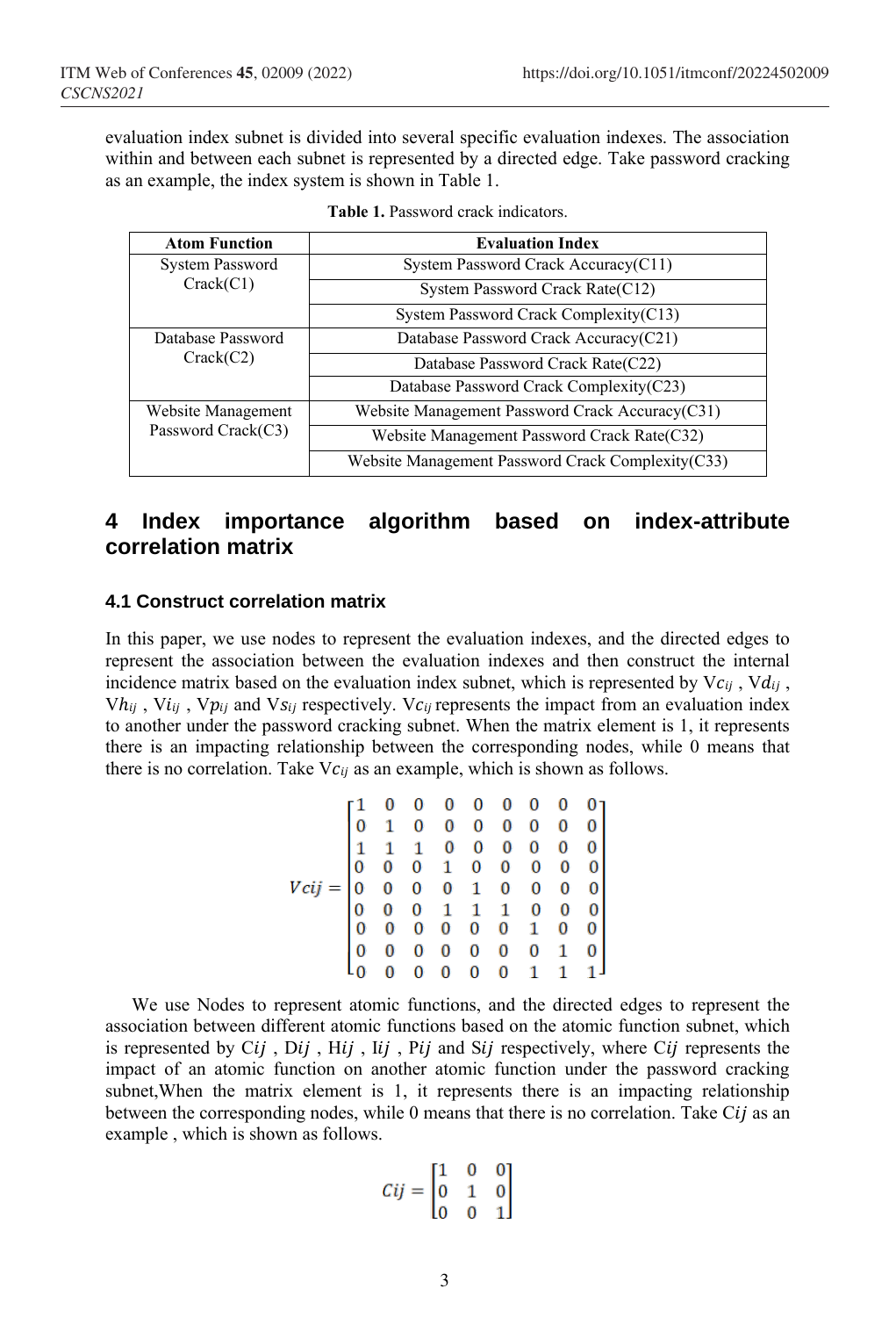We construct an external incidence matrix based on atomic function subnet, which is represented by  $A_{CP}$ ,  $A_{ID}$ ,  $A_{IH}$ ,  $A_{IP}$ ,  $A_{IS}$  and  $A_{PS}$ . It describes the association between atomic functions under different attack type subnets.  $A_{\mathcal{CP}}$  represents the impact from an atomic function under password cracking attack subnet on another atomic function under permission change subnet. When the matrix element is 1, it represents there is an impacting relationship between the corresponding nodes, while 0 means that there is no correlation. Take  $A_{\mathcal{CP}}$  as an example, which is shown as follows.

| $Acp = \begin{bmatrix} 1 & 0 & 0 \\ 0 & 1 & 0 \\ 0 & 0 & 1 \end{bmatrix}$ |  |  |
|---------------------------------------------------------------------------|--|--|
|                                                                           |  |  |

#### **4.2 Determine basic meta path**

The concept of the meta path is an extension of edge in network theory, which was first proposed by sun[11]. A meta path contains a series of relationships based on different nodes. In this paper, we define the basic meta path as a route which starts from an evaluation index to a specific attribute. For example,  $V_I \rightarrow I \rightarrow P \rightarrow S \rightarrow A$  represents that the attribute is affected by information detection, permission change and Trojan and worm attack type. The index architecture proposed in this paper includes the following basic meta paths, which are shown in Table 2.

| Id            | Basic meta path                                               | Id | Basic meta path                                               |
|---------------|---------------------------------------------------------------|----|---------------------------------------------------------------|
|               | $V_c \rightarrow C \rightarrow A$                             | 8  | $V_I \rightarrow I \rightarrow H \rightarrow A$               |
| C             | $V_C \rightarrow C \rightarrow P \rightarrow A$               | Q  | $V_I \rightarrow I \rightarrow P \rightarrow A$               |
| $\mathcal{R}$ | $V_c \rightarrow C \rightarrow P \rightarrow S \rightarrow A$ | 10 | $V_I \rightarrow I \rightarrow P \rightarrow S \rightarrow A$ |
| 4             | $V_D \rightarrow D \rightarrow A$                             | 11 | $V_I \rightarrow I \rightarrow S \rightarrow A$               |
| $\varsigma$   | $V_H \rightarrow H \rightarrow A$                             | 12 | $V_{P\rightarrow} P \rightarrow A$                            |
| 6             | $V \mapsto I \rightarrow A$                                   | 13 | $V_{P\rightarrow} P \rightarrow S \rightarrow A$              |
|               | $V_I \rightarrow I \rightarrow D \rightarrow A$               | 14 | $V_S \rightarrow S \rightarrow A$                             |

**Table 2.** The basic meta path in the network attack effect index system

For a certain attribute, the basic meta path represents the effect generation ways from corresponding indicators through the index architecture. From this perspective, the number of basic meta paths from one index to a certain attribute can reflect the index importance to some extent. Hence, we can take the number of basic meta paths as a measure to select the important indicators to the evaluation system, and construct the network attack evaluation index system.

#### **4.3 Index-attribute correlation matrix**

Taking the basic meta path  $V_l \rightarrow I \rightarrow P \rightarrow S \rightarrow A$  as an example, when there are no loops in the network, the correlation matrix  $A_{1A}$  from the DDoS evaluation index to the attribute under the path  $V_I \rightarrow I \rightarrow P \rightarrow S \rightarrow A$  can be calculated by

$$
A_{IA} = A_{VIVI} A_{VI} \, pA_{PP} A_{PS} A_{SS} A_{SP} \tag{1}
$$

Where,  $A_{PP} = I + Pij + Pij^2 + ... + Pij^{np+1}$ ,  $Pij^2$  is the two-step reachable matrix [12] among the evaluation indexes under permission change subnet, and  $p^{np+1}ij$  is the np+1-step reachable matrix among the evaluation indexes under permission change subnet. np is the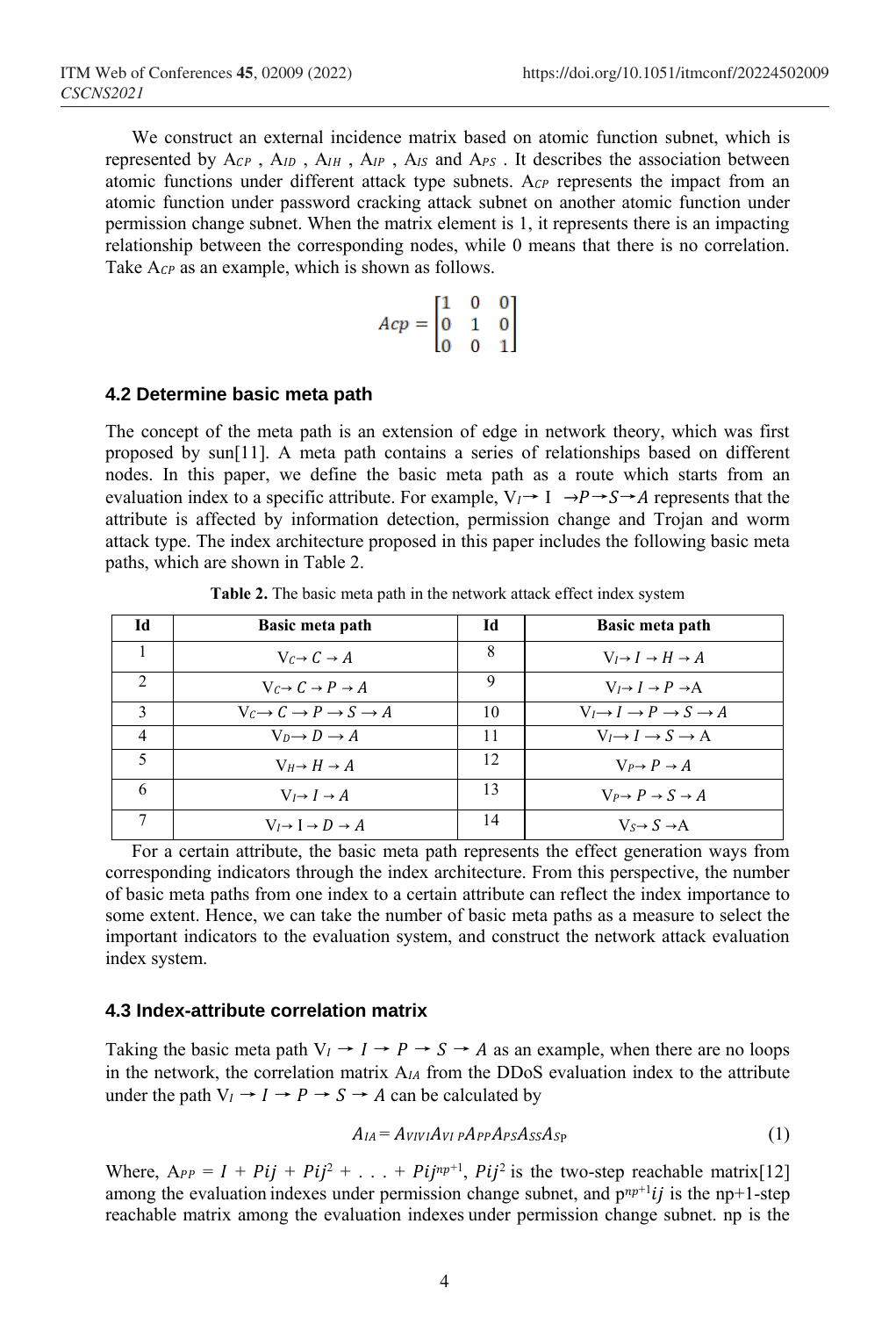length of the longest path in the evaluation index nodes under permission change subnet, s.t.pnp+1 $ij = 0$ . The elements in the final index-attribute correlation matrix A<sub>IA</sub> can be regarded as a representation of the correlation degree from the evaluation index to the attribute, which can help to indicate the index importance.

#### **4.4 Index importance sort algorithm**

Most traditional evaluation methods, such as AHP, present the index system according to experts experience which is based on relationships in vertical direction among indicators. And it can't avoid human subjective effect on the evaluation result. However, the actual network attack effect is affected by many factors, it is also necessary to consider the correlation in the horizontal direction among indicators, that is, the impact among neighbor nodes or even other nodes in the whole network. Based on the calculation of the correlation matrix, the importance of a certain indicator can be defined as equation (2) shows.

$$
\varepsilon_{ij} = \varpi_i \times Q_{Vij} \tag{2}
$$

Where,  $\varepsilon_{ij}$  is the correlation from the index i to attribute j, i is the index weight discussed by expert and calculated by AHP method.  $Q_{Vij}$  is defined in the index-attribute correlation matrix. For a certain evaluation index, there maybe many mapping paths from it to the attribute. We can get the final index-attribute correlation strength by calculating the sum of the index-attribute correlation in different index-attribute mapping paths. In other words,

$$
M_{V_{CA}} = \sum_{k=1}^{2} M_{(V_{CA})k}
$$
 (3)

Also take the password cracking attack type as an example, the results are shown in Table 3. From experts' point of view, the system password importance order is: accuracy > speed > complexity. However, considering the attack process referred from results of the index-attribute correlation matrix M  $vCA$   $\Box$  The importance order is: complexity > accuracy = speed. Compared with the improved method in this paper, the importance from each evaluation index to different attributes is different. Therefore, in this paper it can consider the impact of the actual attack process on the index weight, and at the same time reduce human subjective impact by combining above two methods. Besides, the impact of evaluation indexes such as web management password cracking accuracy on the reliability is nearly zero, which can be ignored when evaluating the reliability of network attack. Therefore, this method can simplify the index system and improve the evaluation efficiency.

**Table 3.** Importance degree from the password cracking evaluation index to the attribute

| Indicator       | Weight | Confidentiality | Integrity | <b>Availability</b> | <b>Reliability</b> |
|-----------------|--------|-----------------|-----------|---------------------|--------------------|
| C11             | 0.1245 | 0.498           | 0.6225    | 0.1245              | 0.3735             |
| C12             | 0.1845 | 0.738           | 0.9225    | 0.1875              | 0.5535             |
| C13             | 0.0625 | 0.75            | 0.9375    | 0.1875              | 0.5625             |
| C <sub>21</sub> | 0.1055 | 0.1055          | 0         |                     | 0.1055             |
| C <sub>22</sub> | 0.1669 | 0.1669          | $\theta$  | 0                   | 0.1669             |
| C <sub>23</sub> | 0.0525 | 0.1575          | $\theta$  | 0                   | 0.1575             |
| C <sub>31</sub> | 0.1032 | 0.1032          | 0         | 0                   | $\theta$           |
| C <sub>32</sub> | 0.1579 | 0.1579          | 0         |                     | $\theta$           |
| C <sub>33</sub> | 0.0425 | 0.1275          |           |                     | 0                  |